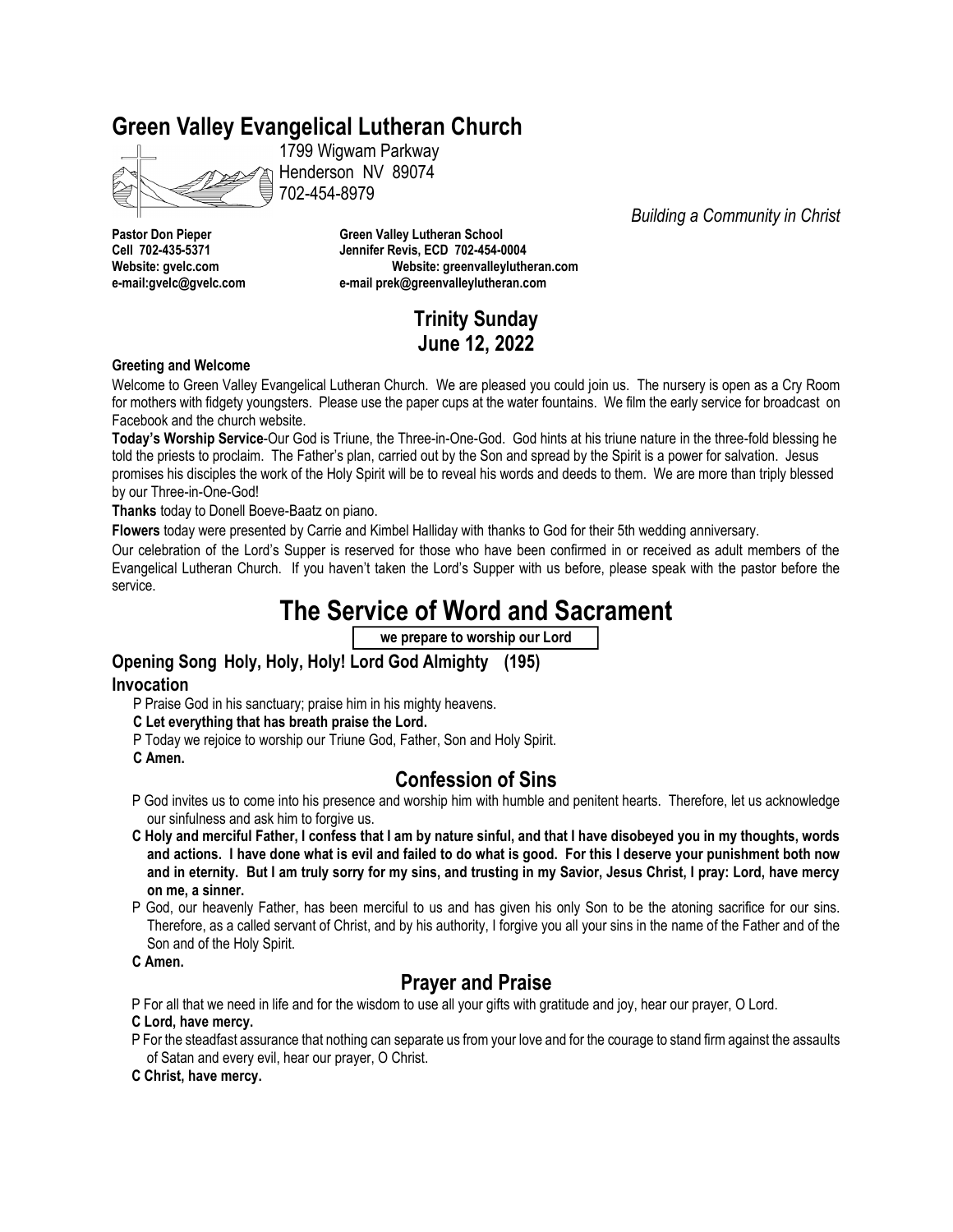P For the well-being of your holy Church in all the world and for those who offer here their worship and praise, hear our prayer, O Lord.

**C Lord, have mercy.**

P Merciful God, maker and preserver of life, uphold us by your power and keep us in your tender care.

**C Amen.**

## **Prayer of the Day**

P Almighty God and Father, dwelling in majesty and mystery, filling and renewing all creation by your eternal Spirit, and manifesting your saving grace through our Lord Jesus Christ: in mercy cleanse our hearts and lips that, free from doubt and fear, we may ever worship you, one true immortal God, with your Son and the Holy Spirit, living and reigning, now and forever. **C Amen.**  $\Gamma$  $\overline{\phantom{a}}$ **our Lord speaks to us**

| our Lord speaks to us                                                                                                                                      |
|------------------------------------------------------------------------------------------------------------------------------------------------------------|
| The Word from God's Prophet                                                                                                                                |
| Numbers 6.22-27 Blessed by the Triune God                                                                                                                  |
| The Psalm: Psalm 150<br><b>Christian Worship, page 122</b>                                                                                                 |
| The Word from God's Apostle<br>Romans 5.1-5 Peace with the Triune God                                                                                      |
| The Word from God's Son<br>John 16.12-15 The Harmonious Working of the Trinity                                                                             |
| The Sacrament of Baptism<br>(9:00)                                                                                                                         |
|                                                                                                                                                            |
| If God Himself Be for Me<br>Hymn of the Day<br>(419)                                                                                                       |
| <b>The Sermon</b><br><b>Triple-Teamed for Life</b><br>John 16.12-15<br>Blessing (Congregation is asked to rise for the blessing at the end of the sermon.) |
| we respond to our God                                                                                                                                      |
| <b>Our Confession of Faith</b><br>The Nicene Creed (9:00)                                                                                                  |
| We believe in one God, the Father Almighty,                                                                                                                |
| maker of heaven and earth and of all things visible and invisible.                                                                                         |
| We believe in one Lord Jesus Christ, the only-begotten Son of God,                                                                                         |
| begotten of his Father before all worlds,                                                                                                                  |
| God of God, Light of Light, very God of very God,                                                                                                          |
| begotten, not made, of one Being with the Father.                                                                                                          |
| Through him all things were made.                                                                                                                          |
| For us men and for our salvation he came down from heaven                                                                                                  |
| and was incarnate by the Holy Spirit of the virgin Mary                                                                                                    |
| and was made man;                                                                                                                                          |
| and was crucified also for us under Pontius Pilate.                                                                                                        |
| He suffered and was buried.                                                                                                                                |
| And the third day he rose again in accordance with the Scriptures                                                                                          |
| and ascended into heaven and sits at the right hand of the Father.                                                                                         |
| And he will come again with glory                                                                                                                          |
| to judge both the living and the dead,                                                                                                                     |
| whose kingdom will have no end.                                                                                                                            |
| We believe in the Holy Spirit, the Lord and giver of life,                                                                                                 |
| who proceeds from the Father and the Son,                                                                                                                  |
| who with the Father and the Son together is worshipped and glorified,                                                                                      |
| who spoke through the prophets.                                                                                                                            |
|                                                                                                                                                            |
| And we believe in one holy Christian and apostolic Church,                                                                                                 |
| we acknowledge one Baptism for the remission of sins,                                                                                                      |
| and we look for the resurrection of the dead<br>and the life of the world to come. Amen.                                                                   |
|                                                                                                                                                            |
| Offering--We offer our gifts to our God, not out of compulsion, but freely and with joy. Our offerings do "double duty," as loving                         |
| worship offered to our Lord and Savior, and to assist in carrying out his Gospel ministry. Ushers will assist with the offering plate                      |

in the aisles. Please rise after the ushers present the offerings to the pastor.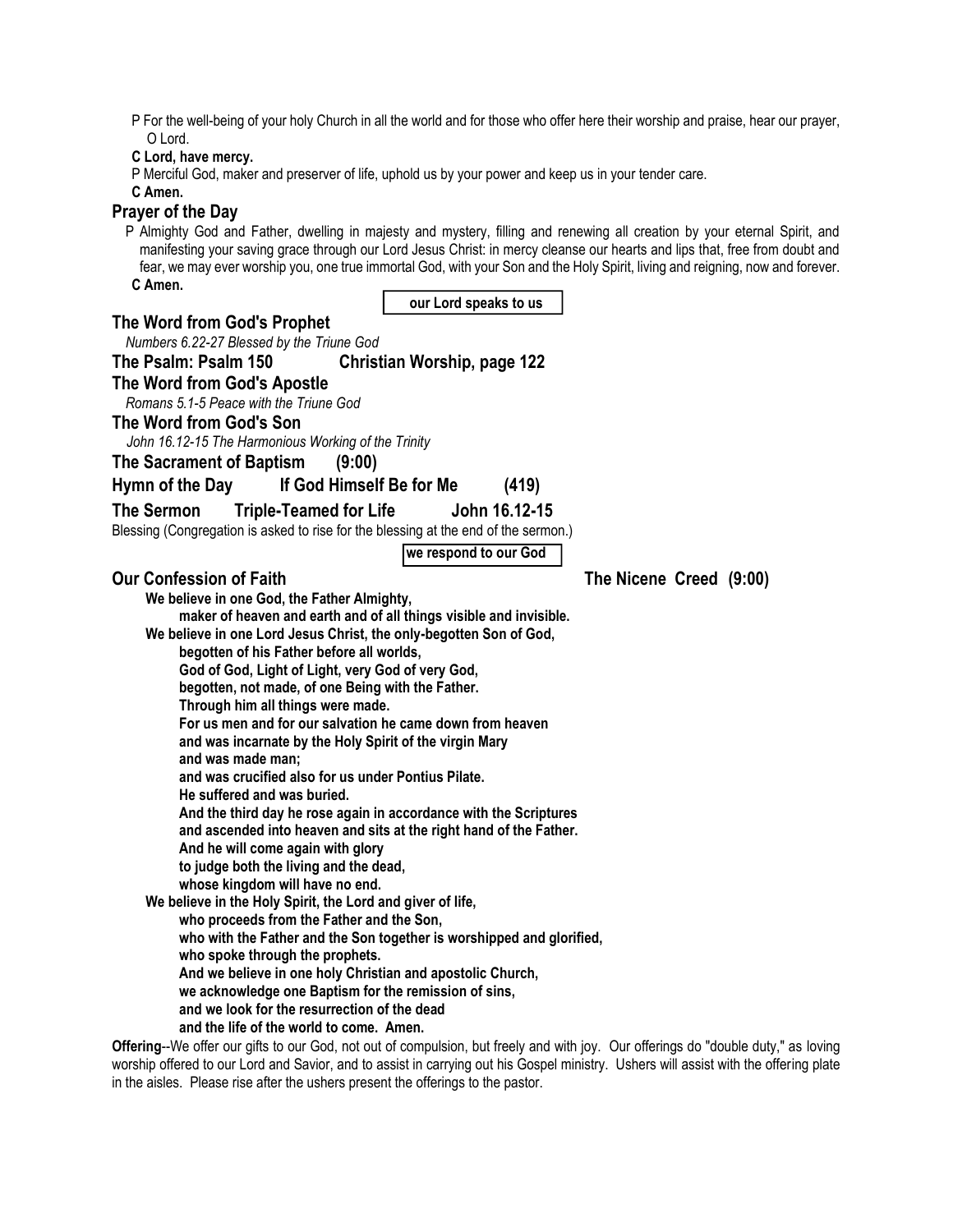#### **The Lord's Prayer**

**Our Father, who art in heaven,**

**hallowed be thy name, thy kingdom come,**

**thy will be done on earth as it is in heaven.**

**Give us this day our daily bread;**

**and forgive us our trespasses** 

**as we forgive those who trespass against us;**

**and lead us not into temptation, but deliver us from evil.**

**For thine is the kingdom and the power and the glory forever and ever.**

**Amen.**

**Jesus offers us his body and blood for forgiveness**

## **The Lord's Supper**

P The Lord be with you.

**C And also with you.**

P Lift up your hearts.

**C We lift them up to the Lord.**

P Let us give thanks to the Lord, our God.

**C It is right to give him thanks and praise.**

P Praise to God the Father of our Lord Jesus Christ! In love he has blessed us with every spiritual blessing. Now have come the salvation and the power and the kingdom of our God and the authority of his Christ. To him who sits on the throne and to the Lamb be praise and thanks and honor and glory for ever and ever.

**C Amen.**

### **The Words of Institution**

- P Our Lord Jesus Christ, on the night he was betrayed, took bread; and when he had given thanks, he broke it and gave it to his disciples, saying "Take and eat; this is my body, which is given for you. Do this in remembrance of me."
- Then he took the cup, gave thanks, and gave it to them, saying, "Drink from it, all of you; this is my blood of the new covenant, which is poured out for you for the forgiveness of sins. Do this, whenever you drink it, in remembrance of me."
- P The peace of the Lord be with you always.
- **C Amen.**

### **Lamb of God**



## **The Reception of the Lord's Supper**

**Hymn of Thanks I Come, O Savior, to Your Table (310)**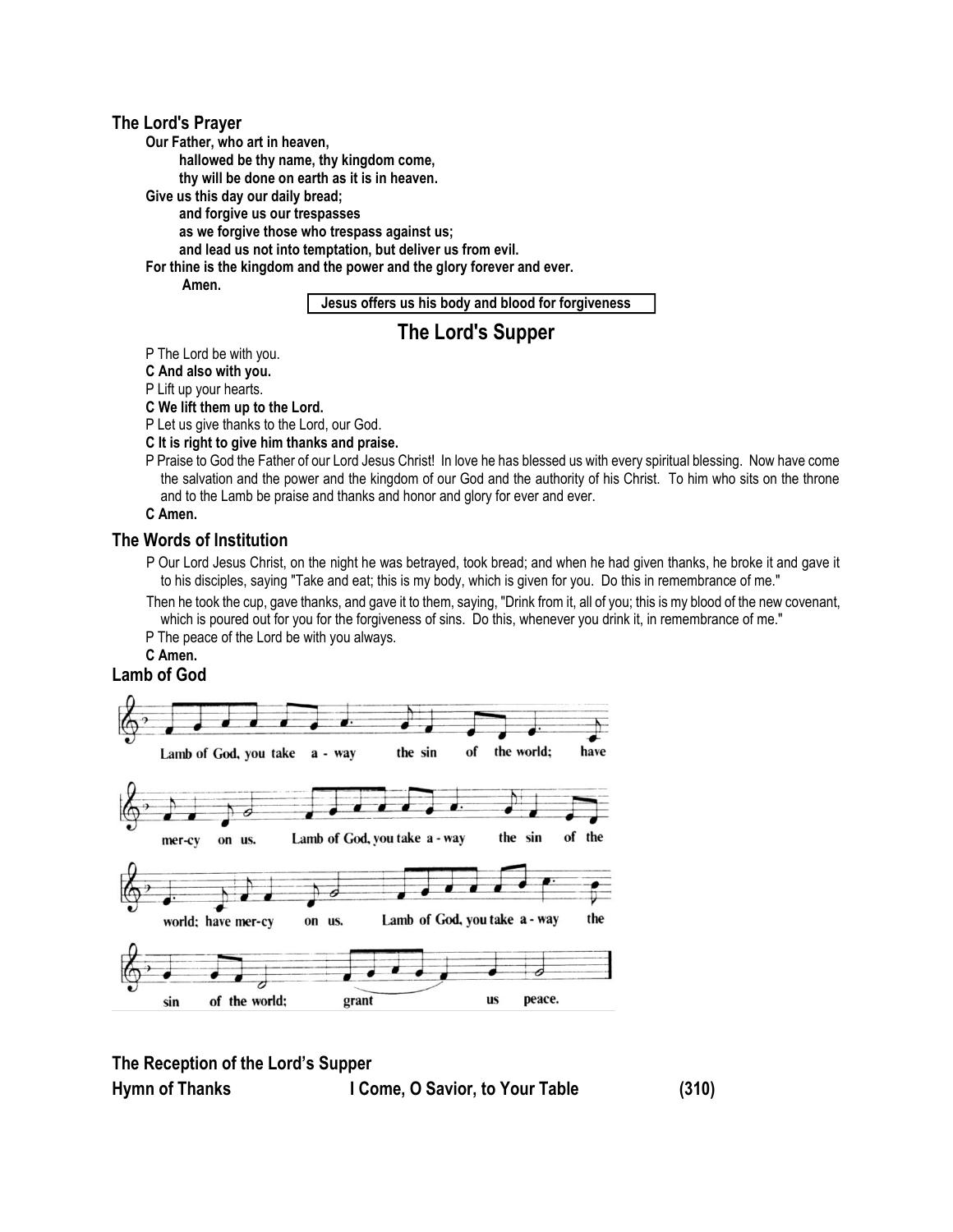## **our Lord sends us into his world**

P Hear the prayer of your people, O Lord, that the lips which have praised you here may glorify you in the world, that the eyes which have seen the coming of your Son may long for his coming again, and that all who have received in his true body and blood the pledge of your forgiveness may be restored to live a new and holy life, through Jesus Christ, our Lord, who lives and reigns with you and the Holy Spirit, one God now and forever.

#### **C Amen.**

## **The Benediction**

- P The Lord bless you and keep you.
	- The Lord make his face shine on you and be gracious to you.
	- The Lord look upon you with favor and give you peace.

#### **C Amen.**

#### **Closing Song Praise God from Whom All Blessings Flow (334) ———————————————————————————————————————————————————————————————**

## **Call News!**

We've extended a call to Pastor Joshua Bishop of St. Joseph, Michigan. Pastor Bishop is 35 years old, married to Elisabeth, and they have four children (ages 10 through 2). He currently serves as a second pastor at Grace Evangelical Lutheran Church, which has 842 members, 684 communicants, a Lutheran Elementary School (143 students) and an Early Childhood Ministry serving 22 students. We pray for him as he deliberates our call.

## **This Week at Green Valley Evangelical Lutheran Church**

## **Today!—Trinity Sunday!**

9 and 10:30 am- Worship with the Lord's Supper, "Triple-Teamed for Life" 10 and 11:30 am-Coffee Fellowship Worship service posted online

#### **Monday!**

8 am– 3:30 pm-Green Valley Lutheran School Summer Camp (M-F) 9 am-Arizona-California District Convention, Scottsdale, AZ (M-W) 9:30 am-Chapel (M-F) 6 pm-Church Council 7:30 pm-Worship with the Lord's Supper **Tuesday!**

9 am-Sewing Circle

Pastor Pieper on vacation through July 28

## **Next Sunday!**

9 and 10:30 am- Worship, "The Mission Field Is Here" 10 and 11:30 am-Coffee and Snacks

## *District Convention*

Mr. Navarro will be representing our congregation at the District Convention this week. Elections and matters pertaining to our synod's mission and ministry will be taken up. We pray the Lord's guide this important convention. Pastor Pieper has been excused.

## *Pastor Pieper on Vacation*

Tuesday Pastor and Karen start on a two week vacation back to the Midwest.

Mr. Navarro, our Congregational Assistant, will conduct services and Zachary Turley, who is headed for the Seminary this fall, will read the sermons prepared by Pastor Pieper. If you are in town, come! Your fellow Christians need your encouragement! If there is a need for pastoral assistance, Pastor Andrew Mueller will be watching over the congregation. He can be reached at Beautiful Savior Evangelical Lutheran Church, 702-260-7660.

There will be no email blasts, sermons or videos posted in Pastor's absence.

## **Baptisms**

Receiving confirmation of their Christian faith by the washing of Baptism Monday (June 6), Jennifer and Raquel Mize, yesterday (June 11) Kyle Hemenway and in today's early service, Amanda Moore. We rejoice with our brother and sisters in the faith!